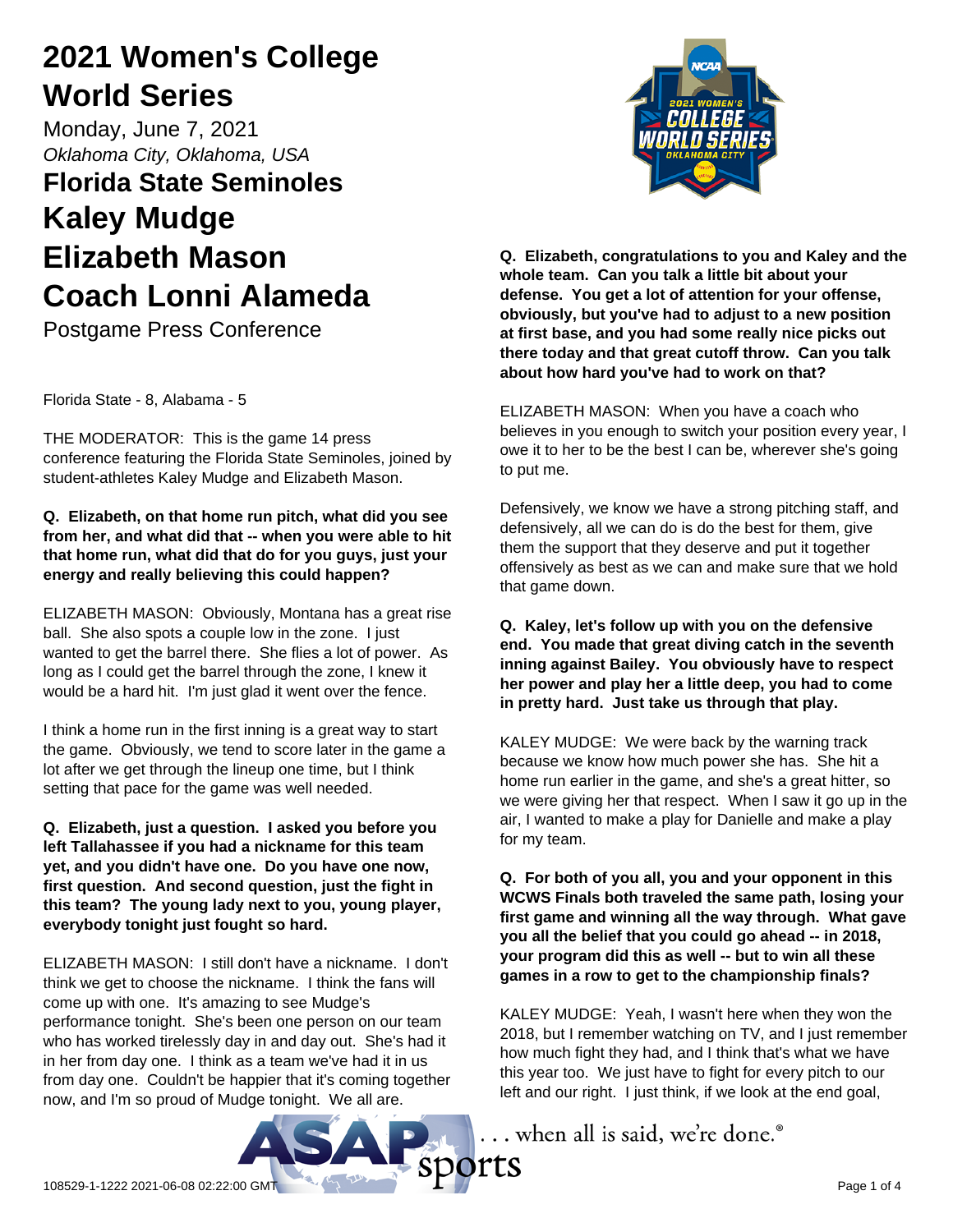then we get too ahead of ourselves. We can't control the outcome of any game. We've just been trying to fight one pitch at a time.

ELIZABETH MASON: I think there's something special about FSU that allows us to block everything else out - block out the stats, block out the outcome, block out anyone who's not in our corner. We just look to our left and our right. I look to Danielle, I look to Mudge, I look to our coaches, and when you can fight for them, all you want to do is give one more pitch, one more opportunity, and one more game.

That's what we did in 2018, and we know we can do it again because we've been there before.

**Q. For both players, this isn't a team that relies on home runs, but you had three big ones in recent days from Dani and Anna and Elizabeth today. When you're at the World Series in this kind of setting, do those kind of hits build a momentum or energy beyond even the runs they produce?**

ELIZABETH MASON: I mean, a home run is definitely an energy builder, momentum builder, but obviously it's not the end all, be all for a winning team. I think we've been able to put together runs and wins offensively, situational hitting, just trying to scratch and claw. When we can get those home runs across, I think it's a really good cushion for our pitchers, and it really loosens us up to try to get one run at a time.

KALEY MUDGE: Yeah, I agree with Lizzie. All season we've fought to find runs all we can. Home runs are great. Situational hitting is great. We just try to play one pitch at a time, put the ball in play, and run the bases as best as we can. Just trying to find a way to score runs. Home runs are great and give a lot of momentum to us, but so does situational hitting and base hits.

### **Q. Elizabeth, I don't know if this has already been asked, but could you talk about the game plan coming in for Montana Fouts, and what were you all seeing from her that just made you all so confident at the plate today?**

ELIZABETH MASON: Obviously, coming off of a perfect game, Montana is an amazing athlete, even better of a pitcher. Saw a lot of strikeouts on that rise ball up in the zone. She brings a lot of velo to the plate as well. Just trying to get the barrel to the ball, see it down. She does spot a couple down in the zone. So just doing our best to lay off the rise ball, and when she does miss, to make sure we're ready for that pitch.

**Q. I know obviously we don't have either of the pitchers here, but I'm going to ask you all about them. You knew how loaded the Alabama lineup was. Kathryn was the one who did a lot to get you all here, but what can you say about all three of them? It took all three of them tonight to be able to hold off the charge?**

KALEY MUDGE: Our pitching staff has been amazing all season. We've really relied on them heavily. Kat started us off great, and Caylan came in and Danielle came in, and they pitched their butts off. It was fun seeing them all come together for a big win for us.

ELIZABETH MASON: When you're one of the last four teams left in the nation, there's going to be hits. Obviously, Alabama, they're a top four team, one of the best teams in the nation. We would expect nothing less from them, but our pitchers, they have worked so hard. They're amazing. They dominate, and when they do slip a little, there's always someone there to have their back. The second Kat got a little shaky, it was Caylan. The second Caylan, it was Danielle. We know they're going to fight for us the same way we're going to fight for them.

We have so much confidence in them, and it allows us to be even better teammates, even better defense, and get some stuff going offensively as well.

THE MODERATOR: We are joined by Coach Alameda. Questions for Coach.

**Q. We talked to you before about the fight in this game, but you have Lizzie, the senior, who obviously had a big hit in the first, and then it goes down to Mudge, who's a young player on this team. What is it about their ability to fight and the culture you've created here at Florida State?**

LONNI ALAMEDA: It's been the whole journey of the season. I know our upperclassmen and our returning World Series players really wanted to share the culture, the experience, the fight pitch by pitch, and yet they had pressures of their own trying to figure themselves out and how to compete also.

I think the culture piece has really gotten us through here because there's many times they could have given up on the process part, and that's been so important to us.

We have such a good foundation of family and the competitive nature, and we keep bringing those values up, and we keep talking about them, and it kept the fabric of our team together to give us the opportunity to be able to shine towards the end of the season.

... when all is said, we're done.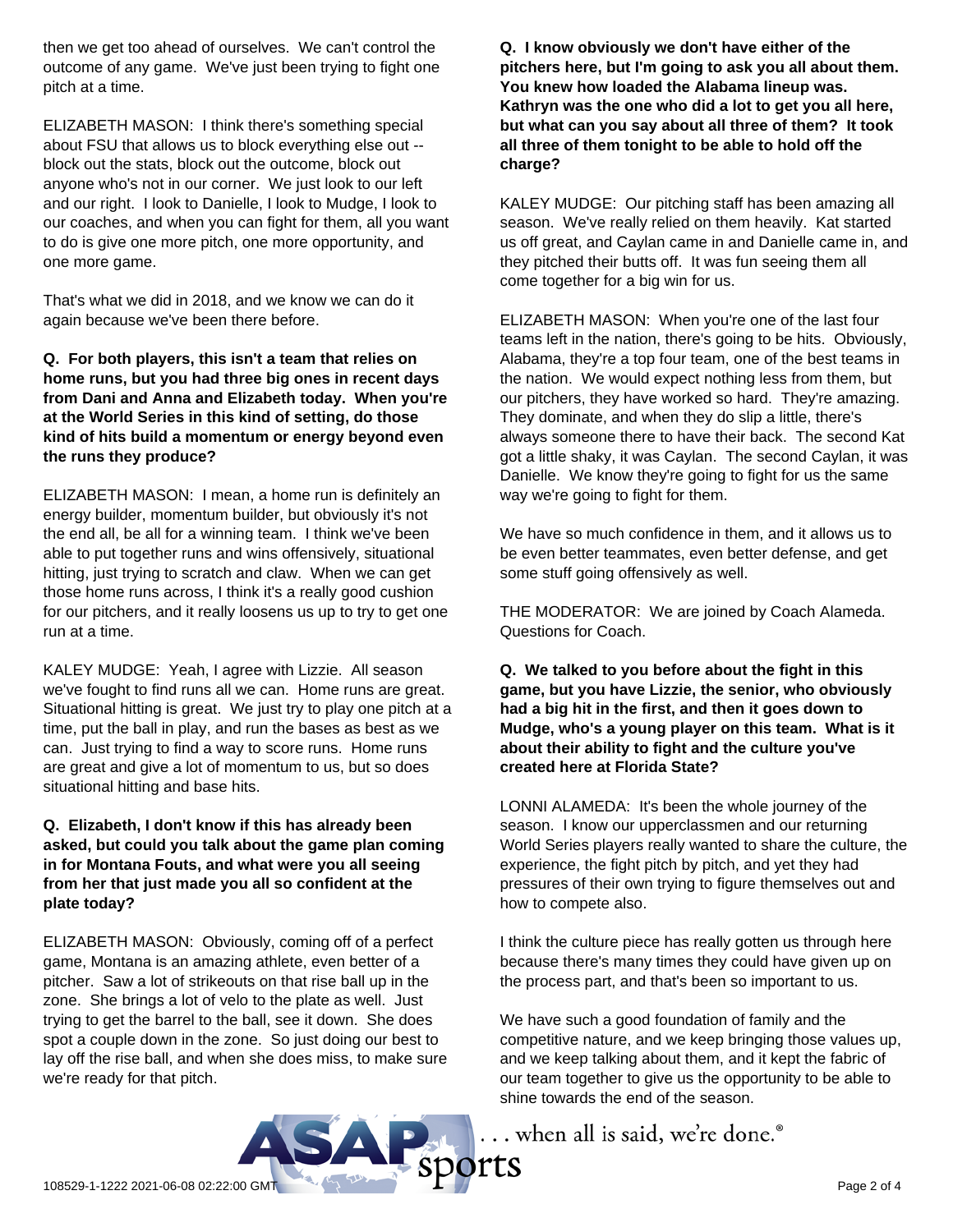I couldn't be more proud of Elizabeth. I know she wanted to lead and lead this team. It's hard as a leader. It's really hard.

We talk about it all the time, Dani Morgan, and then you've got Kaley Mudge that's going to give us everything she has. She's going to follow and give her heart out. It's all of a sudden coming together, and they're to the left and right fighting for each other pitch by pitch.

**Q. Coach, the fan base just obviously goes without mention. Every road game, it feels like you guys are at home playing at Graf. There's a cool moment in the broadcast where they showed the Canadian national team watching you guys, supporting you. Obviously, I know you have that relationship with them, but to see your brand, Florida State softball, being supported on different international borders, different countries, how cool is that?**

LONNI ALAMEDA: Really cool. I did not know that happened. Obviously, Kaleigh Rafter is a Florida State alum, and you've got a lot of collegiate players in that group. They love the game of softball.

I am fortunate to be able to be their pitching coach this year in Tokyo, and I am tied to them quite tightly. I'm really proud of the opportunity.

I think that goes to the big picture we've been talking about a lot. Softball is incredible, and people want to support it and want to grow it, and here you have a team taking time out while they're training for Tokyo to watch the College World Series, and I think that's super special.

>> The sport has moved so much in recent years towards the home run, and you have teams that have hit home runs. What role does other methods of run production still have in softball and what this team was able to do?

LONNI ALAMEDA: I think it's so important, when you get to the biggest time of the year, that good pitching is going to be hitting. That's just the thing. Good pitching beats hitting. When you get here, you've got to make sure you can link those things together, however that happens.

For this ball club, we had to link at bats together all season. We're comfortable at failing. We're comfortable having at bats. We're comfortable with moving our runners. If one crooked letter goes up because someone gets a three-run home run, that's bonus for us.

I think when you have to rely on it, which is going to be something we're watching the next couple of days,

because Oklahoma is incredible the way they swing the bats, but if you can get that glue 1 through 9 and people off the bench to do their jobs and keep the lineup moving, it's pretty special.

### **Q. Some of the scouting you did of Montana and just seeing her before, what pitches do you feel weren't there as much for her today?**

LONNI ALAMEDA: It's hard to say. She's an incredible pitcher. I said it yesterday. Kelly Foy, she's a good pitcher. I don't know. There's pressure coming into these games sometimes too. I think we did a good job of battling pitches. I think, when Mudge got there, and she started fouling off stuff, let's put the ball in play and make her work. That was the mindset. I don't know if it's her inability as well as our ability to make sure we can use our plan versus her. She's incredible and had an incredible season, and they're a great ball club.

## **Q. Can you talk a little bit about the 2018 experience and how that's helped you guys this year if any? You have five players who have done this before.**

LONNI ALAMEDA: Yeah, 2018, for me personally, and I think for Travis, when we were part of that, we realized how important it is for them to be comfortable in their own skin as a team.

When we lost to UCLA, they took a team meeting together without the coaches, and they took control, and they ran with it, and they were prepared for it. As a coaching staff, that's what you want at this point in time. They don't need to look to you because you've given everything you have to them, and they're ready to play a high level game. I got that feeling again.

Danielle Watson hasn't thrown a lot. When she came in after that inning and took a deep breath, and she was prepared for the moment because of everything we poured into her and every opportunity she has. It's such a good feeling to know as a coaching staff and even upperclassmen, you can share with younger ones for their moment. It doesn't matter how big the stage is. They can execute their moment. I've seen that from 2018 to now start to become this week here, and it's heartwarming.

#### **Q. Is it going to be a little nostalgic looking across at the other dugout and seeing the crimson and cream fighting for a College World Series title?**

LONNI ALAMEDA: Not nostalgic at all. I'm super proud of graduating from the University of Oklahoma. I'm very proud of what we did. We broke the top 25, and I know ever since then they've done an incredible job. I'm a big

... when all is said, we're done.<sup>®</sup>